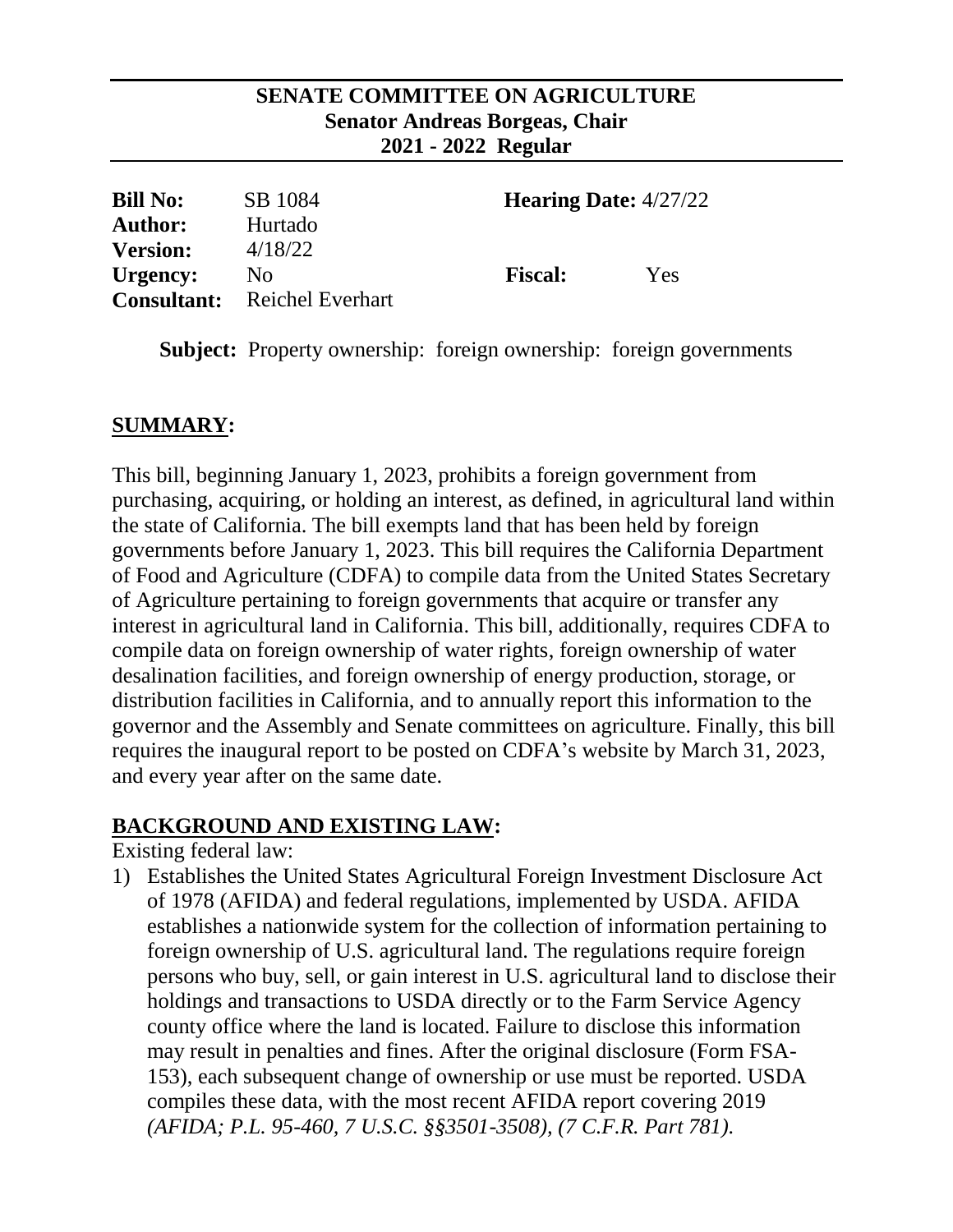- 2) Requires foreign persons, as part of the AFIDA, to report information on current and future acquisitions of U.S. agricultural land, including, but not limited to, the name of the owner, the total acreage, and the intended use of the land. *(7 U.S.C. § 3501.)*
- 3) Directs the USDA to transmit information on agricultural land acquisitions by foreign persons every six months to the appropriate *(7 U.S.C., §3505).*

# **PROPOSED LAW:**

This bill:

- 1) Defines "agricultural land" to mean any land located in one or more States and used for agricultural, forestry, or timber production purposes as determined by the United States Secretary of Agriculture under regulations to be prescribed by the Secretary. This definition mirrors the federal definition under section 3508 of Title 7 of the United States Code.
- 2) Defines "controlling interest" to mean either of the following:
	- a. Possession of 51% or more of the ownership interests in an entity.
	- b. A percentage ownership interest in an entity of less than 51% if the foreign government actually directs the business and affairs of the entity without the requirement or consent of any other party.
- 3) Defines "foreign government" to mean a government other than the government of the United States, its states, territories, or possessions, and includes state-controlled enterprises.
- 4) Defines "interest" to mean any estate, remainder, or reversion enumerated in Chapter.
- 5) Defines "state-controlled enterprises" to mean business enterprises, however denominated, in which the government has a controlling interest.
- 6) Exempts any interest in agricultural land held by a foreign government before January 1, 2023.
- 7) Specifies the exemption does not apply if a transfer in interest in land has occurred.
- 8) States the provisions of the bill do not apply if they are inconsistent with any treaty between the United States and any other country.
- 9) Requires CDFA, if it deems appropriate, to compile annual reports each calendar year from the United States Department of Food and Agriculture the following:
	- a. Total amount of agricultural land that is under foreign ownership
	- b. Percentage change in foreign ownership of agricultural land by year, over the past 10 years
	- c. Top 10 nationalities of the foreign owners of agricultural land, by total acreage owned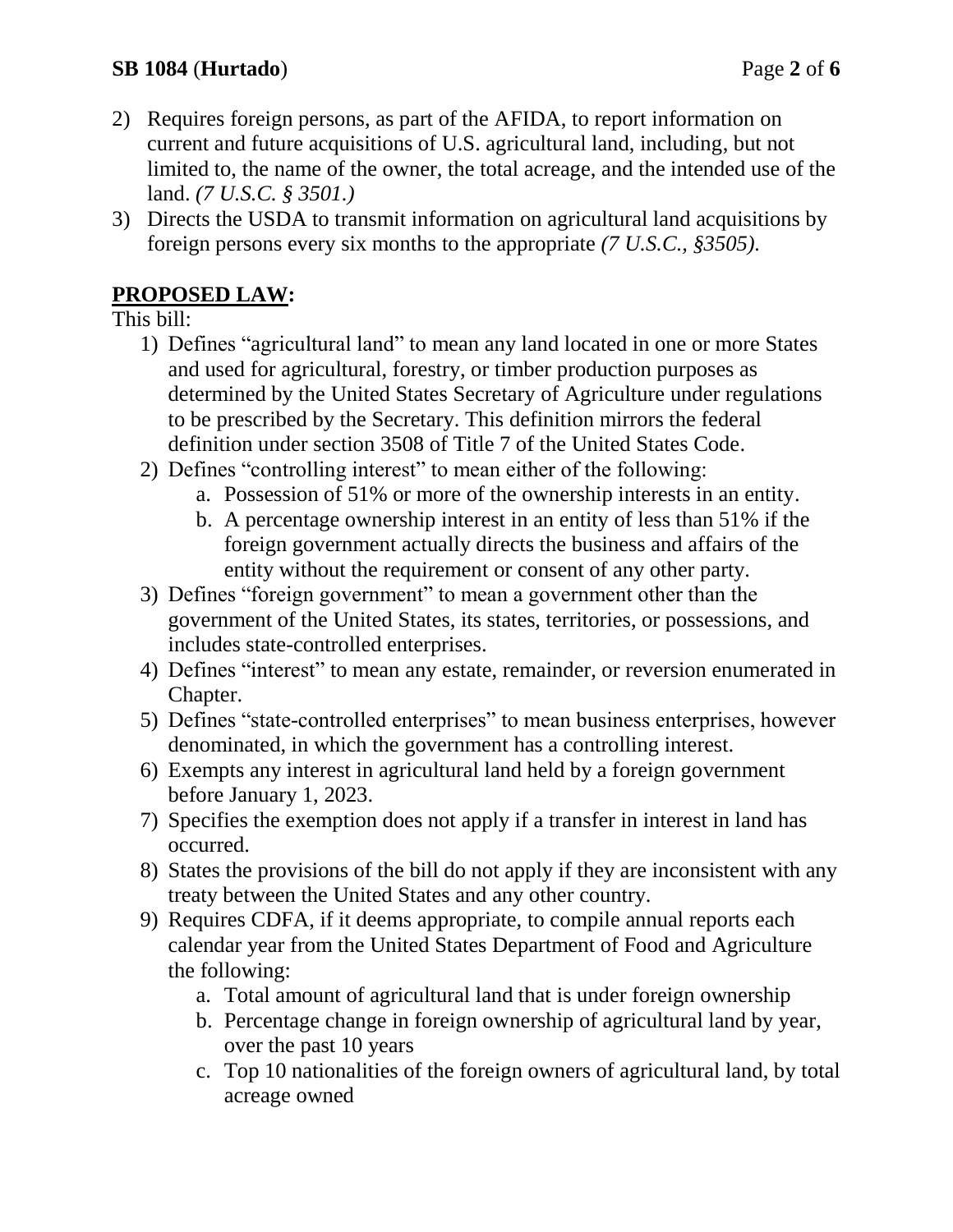- d. Purpose for which foreign-owned agricultural land is being used currently, including any significant recent changes or trends in the use of foreign-owned agricultural land
- e. Extent of and recent changes in foreign ownership of water rights
- f. Extent of and recent changes in foreign ownership of water desalination facilities
- g. Extent of and any recent changes in foreign ownership of energy production, storage, or distribution facilities in California
- h. CDFA's assessment of the impact of any recent changes in foreign ownership of agricultural land, water rights, or water desalination facilities on Californians' food security
- i. Any legislative, regulatory, or administrative policy changes CDFA recommends in light of the information in the report
- 10) CDFA shall publish the inaugural report on its website by March 31, 2023, and on the  $31<sup>st</sup>$  day of March of each following year.
- 11) If the report contains legislative or policy recommendations, CDFA shall deliver copies of those recommendations to the governor and the Assembly and Senate committees on agriculture.

## **ARGUMENTS IN SUPPORT:**

According to the author:

In the past few years, foreign ownership of California's own agricultural lands has steadily increased. California's agricultural industry produces one-third of our country's vegetables and two-thirds of our country's fruits and nuts, and also provides food to those in need all over the world. The agricultural land to produce these crops is invaluable to our state GDP, as well as to feeding the state and the nation.

Recent events have shown how globally interconnected we are and has highlighted the importance of understanding exactly who is in control of the resources we depend on, including our own. The Russian invasion of Ukraine has triggered uncertainty around the world in a multitude of ways, including in global physical security, as well as in food security.

SB 1084 is a crucial first step towards addressing this ever-growing issue. SB 1084 prevents foreign governments from purchasing agricultural land in California. Additionally, SB 1084 directs the Department of Food and Agriculture to compile an annual report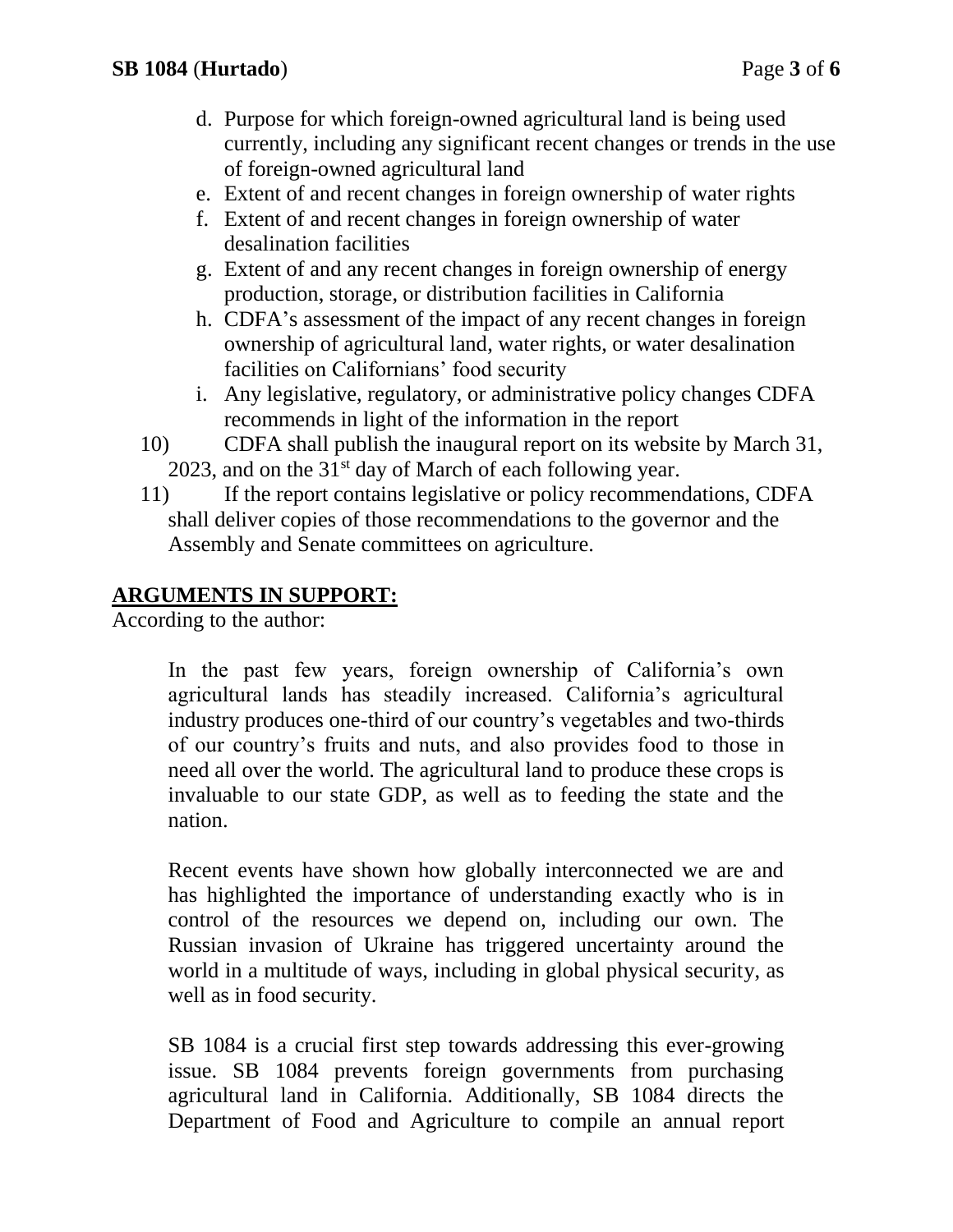highlighting various trends relating to foreign ownership on agricultural land, water rights, water desalination facilities, and energy facilities. This will ensure California has up-to-date information on trends on foreign ownership of many of California's important resources. Granting our state more insight into this allows us to prioritize the stewardship of these lands, while continuing to direct resources and spending towards local economies.

## **COMMENTS:**

Availability of Information on foreign-owned agricultural land: According to the USDA Farm Service Agency's report titled "Agricultural Landholdings of Foreign Investors Through December 31, 2020," 2.7% of California's agricultural land is owned by foreign investors. Between December 31, 2019, and December 31, 2020, the amount of agricultural landholdings of foreign investors increased by 40,165 acres. The report also breaks down U.S. agricultural and non-agricultural landholdings by acre by country, by type of land use, and by state and county. The report is available at: [https://www.fsa.usda.gov/Assets/USDA-FSA-](https://www.fsa.usda.gov/Assets/USDA-FSA-Public/usdafiles/EPAS/PDF/2020_afida_annual_report.pdf)[Public/usdafiles/EPAS/PDF/2020\\_afida\\_annual\\_report.pdf.](https://www.fsa.usda.gov/Assets/USDA-FSA-Public/usdafiles/EPAS/PDF/2020_afida_annual_report.pdf)

This bill prohibits foreign entities from purchasing or having a controlling interest in agricultural land in California beginning on January 1, 2023. According to a November 18, 2021, report by the Congressional Research Service "*Foreign Farmland Ownership in the United States,"* some states and localities have instituted restrictions but do not significantly limit foreign farmland ownership. An overview of state laws by researchers at the University of Arkansas's National Agricultural Law Center shows that no U.S. state has instituted an absolute prohibition on foreign ownership. However, several states have imposed certain prohibitions or restrictions on foreign ownership, while most states expressly allow foreign ownership. Several states require reporting or registration (Arkansas, Illinois, Iowa, Kansas, Maine, Minnesota, Missouri, Nebraska, North Carolina, North Dakota, Ohio, and Wisconsin) The report is available at: [https://crsreports.congress.gov/product/pdf/IF/IF11977.](https://crsreports.congress.gov/product/pdf/IF/IF11977)

As amended on April 18, 2022, the bill requires CDFA to compile an annual report highlighting various trends relating to foreign ownership of agricultural land, water rights, water desalination facilities, and energy facilities. While the information on foreign-owned agricultural land is available (see above links) and could be compiled, requiring CDFA to compile data on foreign-owned water rights, water desalination facilities, and energy facilities presents a problem as CDFA does not have access to the data on these issues. There is a nexus between agriculture and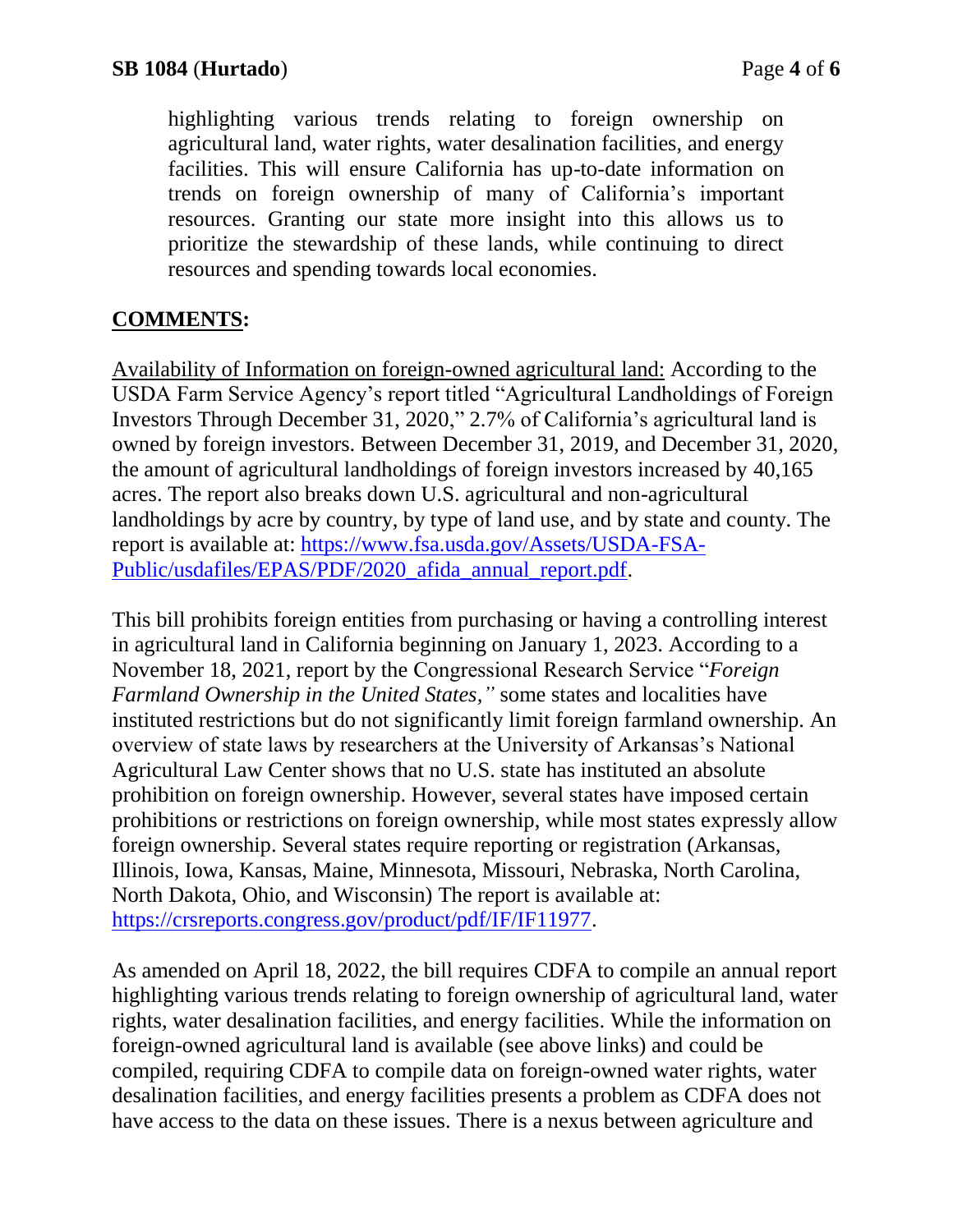water and energy, and it would be beneficial to have the information requested. Therefore, the committee may wish to consider an amendment that states CDFA shall work jointly with the appropriate boards or departments to capture data on foreign-owned water rights, desalination facilities, energy production entities, and storage or distribution facilities in California.

#### Suggested Amendments:

Amendment One: Page 4, line 23, after "report" insert "in consultation with the appropriate board or department"

Amendment Two: Page 5, line 23, after "Government Code." insert "(b) The department shall be reimbursed for costs incurred for the compiling data, printing and mailing the joint report.

Mock-up of suggested amendments:

| P4             | 747. (a) Based on the reports submitted to it pursuant to<br>19          |
|----------------|--------------------------------------------------------------------------|
| 20             | Section 3505 of Title 7 of the United States Code, and other             |
| 21             | information the Department of Food and Agriculture, at its               |
| 22             | discretion, deems appropriate, the department shall compile an           |
| 23             | annual report in consultation with the appropriate boards or departments |
| 24             | for each calendar year containing all of the following:                  |
| 25             | (1) The total amount of agricultural land that is under foreign          |
| 26             | ownership.                                                               |
| 27             | (2) The percentage change in foreign ownership of agricultural           |
| 28             | land in California, by year, over the past 10 years.                     |
| 29             | (3) The top 10 nationalities of the foreign owners of agricultural       |
| 30             | land in California, by total acreage owned.                              |
| 31             | (4) The purpose to which foreign-owned agricultural land in              |
| 32             | California is being put to use currently. The department shall also      |
| 33             | include any significant recent changes or trends in the use to which     |
| 34             | foreign-owned agricultural land in California is being put to use.       |
| 35             | (5) Information regarding the extent of, and any recent changes          |
| 36             | in, foreign ownership of water rights in California.                     |
| 37             | (6) Information regarding the extent of, and any recent changes          |
| 38             | in, foreign ownership of water desalination facilities in California.    |
| P <sub>5</sub> | (7) Information regarding the extent of, and any recent changes<br>1     |
| $\overline{2}$ | in, foreign ownership of energy production, storage, or distribution     |

3 facilities in California.